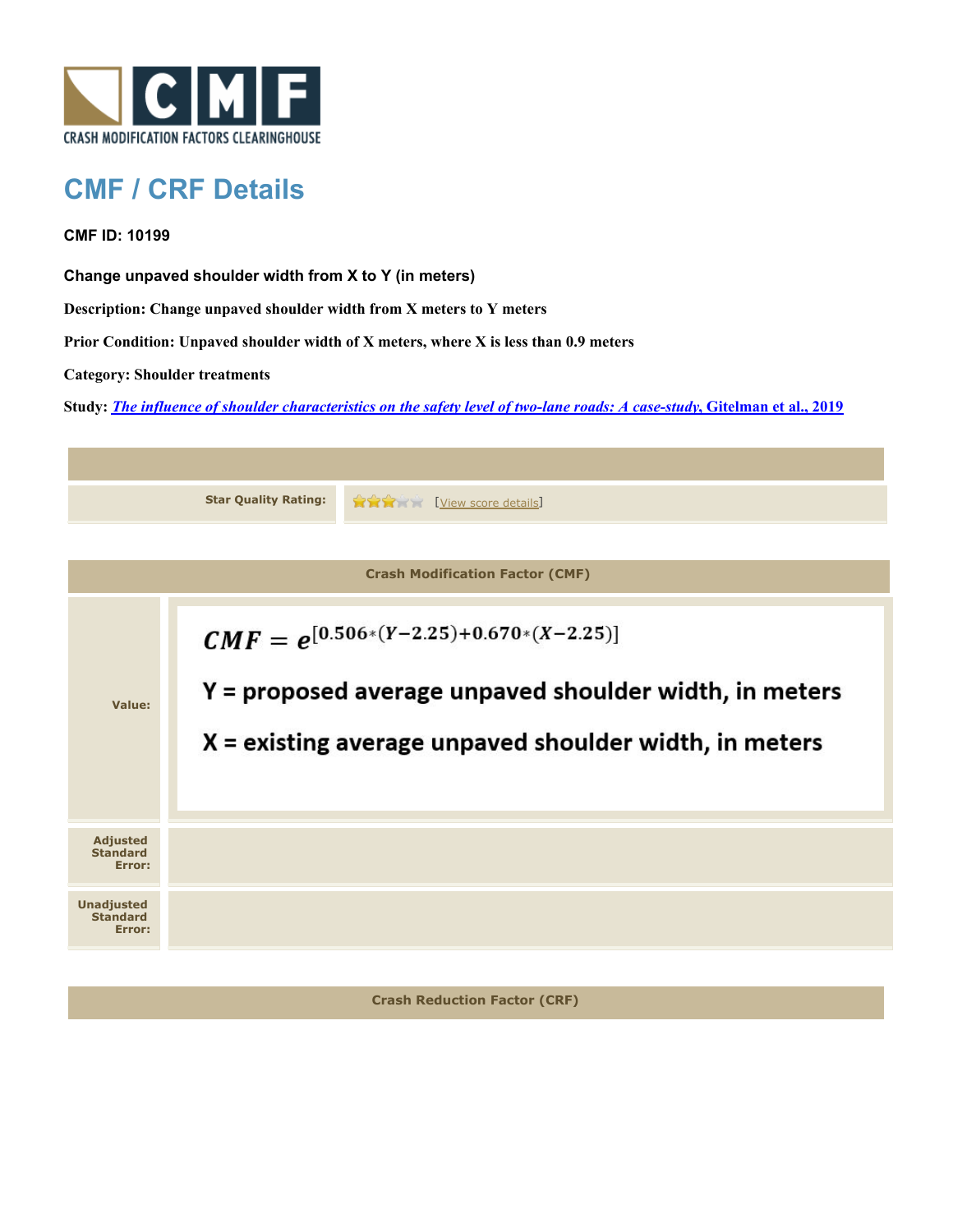

| <b>Applicability</b>                    |               |
|-----------------------------------------|---------------|
| <b>Crash Type:</b>                      | All           |
| <b>Crash Severity:</b>                  | All           |
| <b>Roadway Types:</b>                   | Not specified |
| <b>Number of Lanes:</b>                 | $\mathsf{2}$  |
| <b>Road Division Type:</b>              | Undivided     |
| <b>Speed Limit:</b>                     |               |
| <b>Area Type:</b>                       | Rural         |
| <b>Traffic Volume:</b>                  |               |
| <b>Time of Day:</b>                     | All           |
| If countermeasure is intersection-based |               |
| <b>Intersection Type:</b>               |               |
| <b>Intersection Geometry:</b>           |               |
| <b>Traffic Control:</b>                 |               |
| <b>Major Road Traffic Volume:</b>       |               |
| <b>Minor Road Traffic Volume:</b>       |               |

| <b>Development Details</b>      |              |  |
|---------------------------------|--------------|--|
| <b>Date Range of Data Used:</b> | 2008 to 2010 |  |
| <b>Municipality:</b>            |              |  |